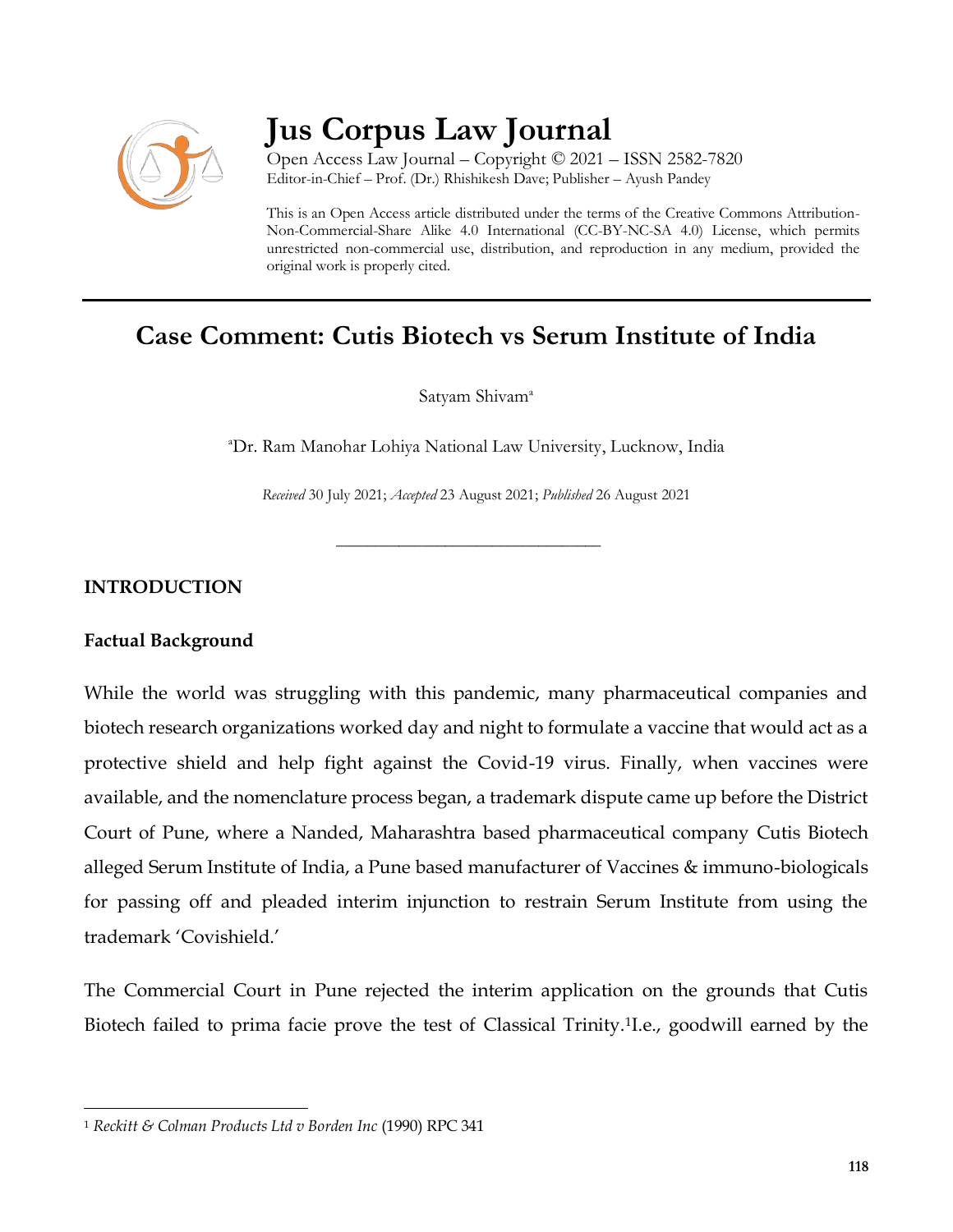plaintiff, misrepresentation by the defendant, and the likelihood of damage to that goodwill.<sup>2</sup> Therefore the Cutis Biotech appealed in the Bombay High Court under Section 13 of the Commercial Courts Act, 2015.<sup>3</sup>

#### **ARGUMENTS PRESENTED BY CUTIS BIOTECH BEFORE THE COURT**

- Cutis Biotech commenced its sale of pharmaceutical products in 2013 at Nanded, Maharashtra and is under the sole proprietorship of Archana Ashish Kabra.
- On 29 April 2020, an application was filed for the registration of the trademark 'Covishield' under Class-5 for veterinary, Ayurvedic, allopathic medicinal and pharmaceutical preparation and vitamins and dietary food supplements for humans and animals.
- On 12 December 2020, another application was filed for registration of trademark 'Covishield' in Class-5 for a vaccine for human use and others.
- Cutis claims to be a prior user of the trademark and has acquired goodwill and, on this ground, seeks an injunction on Serum Institute from using the mark COVISHIELD.
- By selling hand sanitisers and disinfectants under the mark 'Covishield,' a turnover of ₹16 lakh for seven months was placed on record by Cutis Biotech.
- According to Cutis Biotech, the trade connection of medicinal products is sufficient for confusion to arise, and a case of passing off can be made out.

### **THE ARGUMENT PRESENTED BY THE SERUM INSTITUTE OF INDIA.**

• Serum Institute is a vaccine and immuno-biologicals manufacturing company incorporated under the Companies Act, 1956<sup>4</sup> at Pune and commenced its business in the year 1966.

 $\overline{\phantom{a}}$ 

<sup>2</sup> *Ibid*

<sup>3</sup> Commercial Courts Act 2015, s 13

<sup>4</sup> Companies Act 1956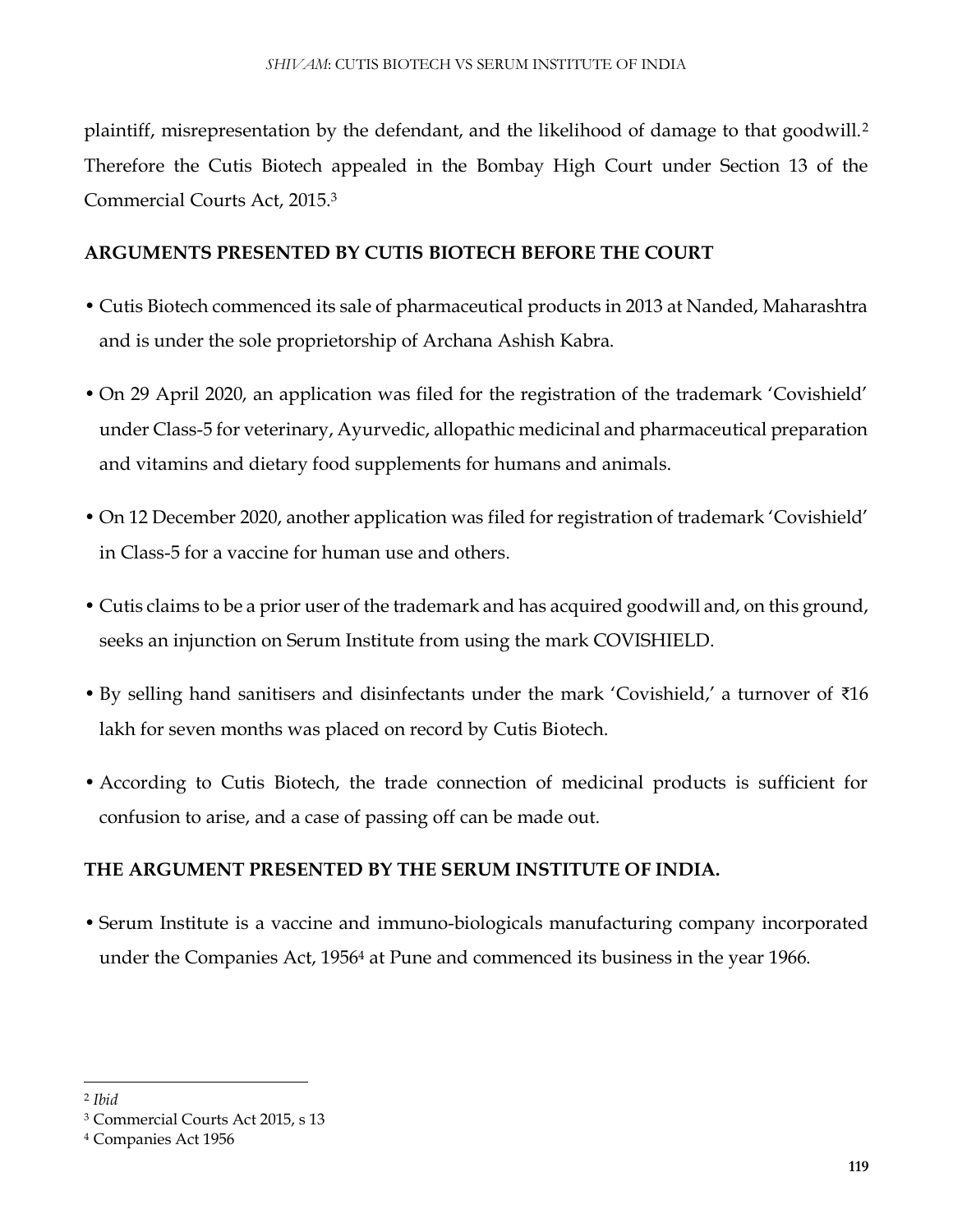- On 6 June 2020, Serum Institute applied for the registration of trademark 'Covishield' under Class-5 along with other variants.
- On 24 July 2020, they applied to Drugs Controller General in Form CT-04 to conduct Phase-II/III clinical trials in India about a vaccine to be called 'Covishield.'
- On 31 July 2020, they applied to DCGI in Form CT-10 to manufacture the 'Covishield' for clinical trial purposes.
- On 2 August 2020, the Biological Division of the Director-General of Health Services granted permission to Serum Institute to manufacture test batches of Coronavirus vaccine for clinical trials.
- On 20 August 2020, Serum Institute was granted permission by Food and Drugs Authority for manufacturing products for the Coronavirus vaccine, subject to conditions.
- On 10 December 2020, the Ministry of Health and Family Welfare, Government of India published the COVID-19 vaccine procedure, which referred to the trademark of Serum Institute 'Covishield' in collaboration with AstraZeneca for Phase-II/III stage.

#### **JUDGEMENT**

 $\overline{a}$ 

The precedents which were taken into consideration by the bench while deciding the issues to grant an injunction to prevent passing off are Toyota Jidosha Kabushiki Kaisha v. Prius Auto Industries Limited and Ors.<sup>5</sup>, Neon Laboratories Limited v. Medical Technologies Limited and Ors.<sup>6</sup>Dhariwal Industries Ltd. and Anr. v. M.S.S. Food Products<sup>7</sup>, Laxmikant V. Patel v. Chetanbhai Shah and Anr.8Corn Products Refining Co. v. Shangrila Food Products Ltd.<sup>9</sup>

<sup>5</sup> *Toyota Jidosha Kabushiki Kaisha v Prius Auto Industries Limited and Ors* (2018) 2 SCC 1

<sup>6</sup> *Neon Laboratories Limited v Medical Technologies Limited and Ors* (2016) 2 SCC 672

<sup>7</sup> *Dhariwal Industries Ltd and Anr v MSS Food Products* (2005) 3 SCC 63

<sup>8</sup> *Laxmikant V Patel v Chetanbhai Shah & Anr* (2002) 3 SCC 65

<sup>9</sup> *Corn Products Refining Co v Shangrila Food Products Ltd* AIR 1960 SC 142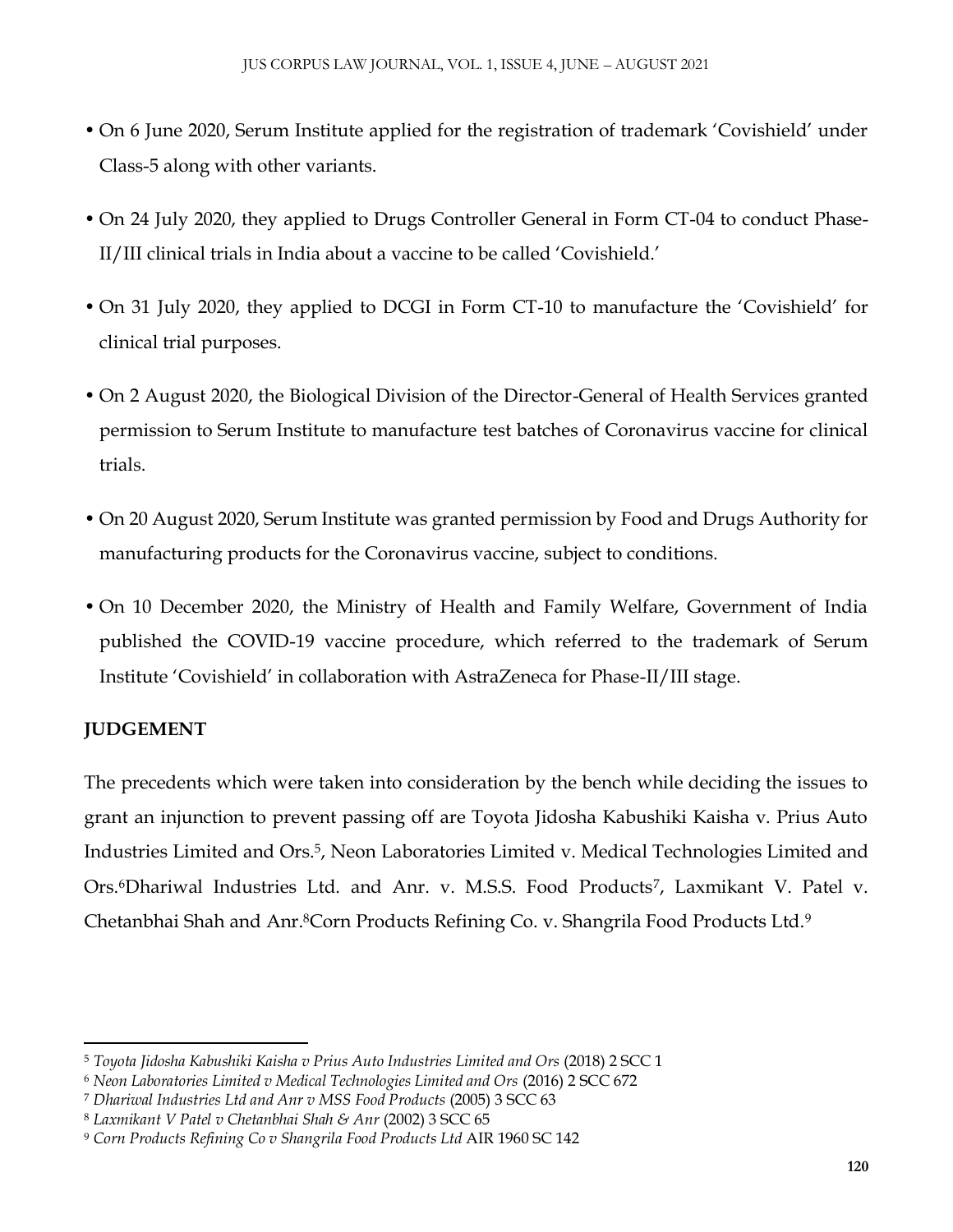Neither Serum Institute nor Cutis Biotech has a registration for the trademark 'Covishield,' and the suit filed by Cutis Biotech is based on the action of passing off. To establish passing off by the respondent, the applicant must satisfy the ingredients of the Classical Trinity.<sup>10</sup> The Cutis Biotech failed to substantiate its claim of being a prior user of the term 'Covishield.' Thus, Cutis Biotech was unable to prove it a prima facie case of passing off.<sup>11</sup>

On the other hand, the Serum Institute of India filed a detailed reply about the prior usage and the mark 'Covishield' being coined by Serum Institute. They placed several documents describing the series of events from their investment of USD 100 million for manufacturing the vaccine in collaboration with AstraZeneca and all other activities of obtaining permission from various nodal and regulatory agencies prior to starting production and has continued its use without a break. It is placed on record that they produced 60 million doses of the 'Covishield' vaccine per month and have supplied 48 million doses to the Government of India. All the claims were well substantiated with the documents placed on record.

Cutis Biotech has also failed to prove its claim of establishing reputation and goodwill over the period of time, as the turnover was not significant in amount. Another contention raised by Cutis was that the products of both respondent and applicant are in a common field which will create confusion in consumers' minds and can lead to passing off by Serum Institute. The Court observed that Cutis Biotech and Serum Institute consumers are different, and the trade channels are also different. The vaccine 'Covishield' manufactured by Serum Institute will be administered through Government agencies and is not available across the counter.

On 10 December 2020, when the Ministry of Health published the COVID-19 procedure referring to 'Covishield' of Serum Institute, another trademark application was filed by Cutis Biotech on 12 December 2020 under Class-5 for vaccines. However, the suit filed by Cutis Biotech for passing off on 11 December 2020 comes out to be filed without any existing application for vaccine registration, which makes this conduct of Cutis Biotech appear not to be bonafide.

 $\overline{\phantom{a}}$ 

<sup>10</sup> *Reckitt* (n 1)

<sup>11</sup> *Ibid*